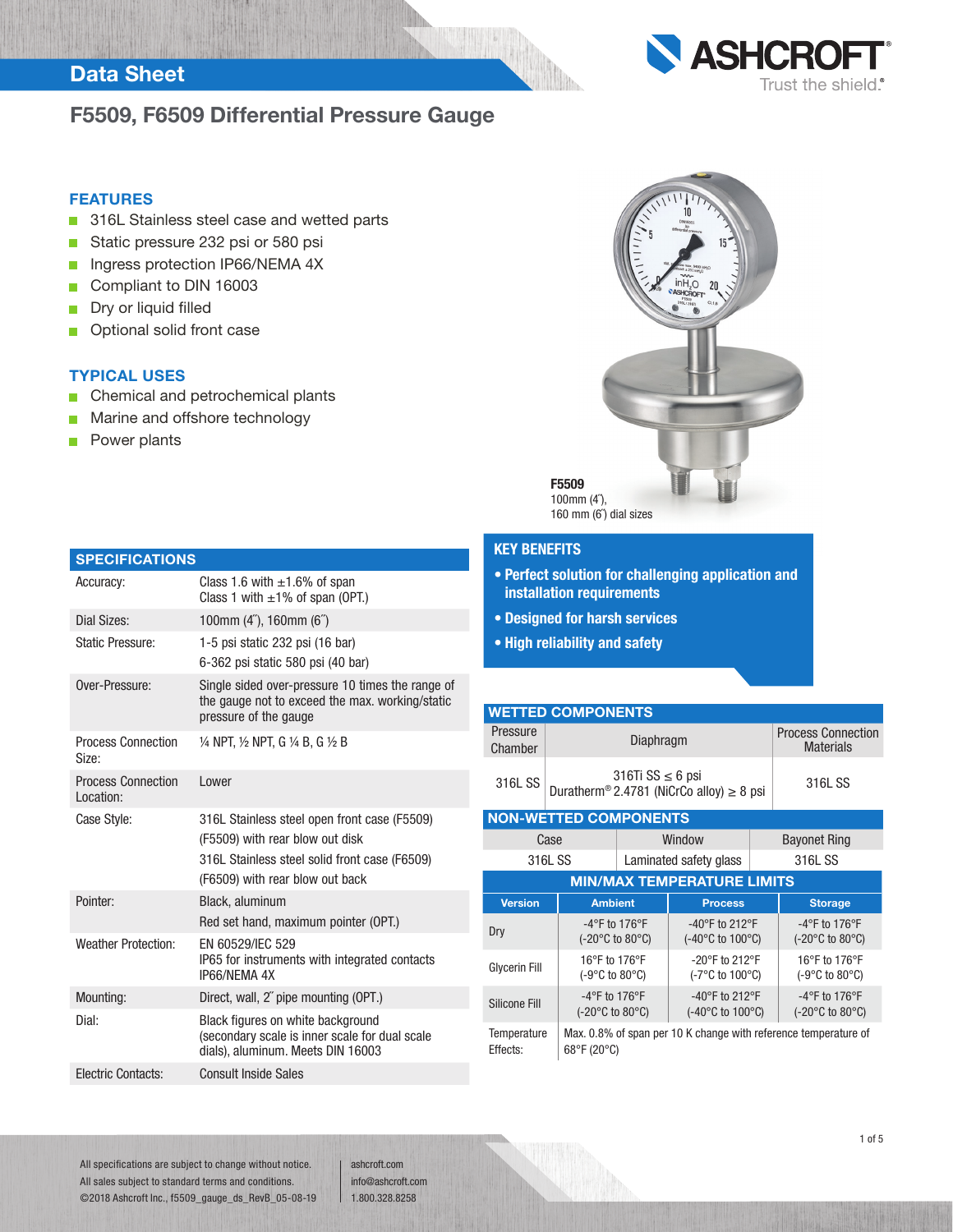## Data Sheet



# F5509, F6509 Differential Pressure Gauge

| <b>ORDERING CODE</b>                                                             | Example: | 10 | F5509 | S | D | 27 | L | 10IW | $-XC4$             |
|----------------------------------------------------------------------------------|----------|----|-------|---|---|----|---|------|--------------------|
| <b>Dial Size</b>                                                                 |          |    |       |   |   |    |   |      |                    |
| 10 - 100mm $(4")$                                                                |          | 10 |       |   |   |    |   |      |                    |
| 16 - 160mm (6")                                                                  |          |    |       |   |   |    |   |      |                    |
| <b>Model</b>                                                                     |          |    |       |   |   |    |   |      |                    |
| F5509 - 316L Stainless steel open front case                                     |          |    | F5509 |   |   |    |   |      |                    |
| F6509 - 316L Stainless steel solid front case                                    |          |    |       |   |   |    |   |      |                    |
| <b>Housing Material</b>                                                          |          |    |       |   |   |    |   |      |                    |
| S - 316 Stainless steel                                                          |          |    |       | S |   |    |   |      |                    |
| <b>Case Fill</b>                                                                 |          |    |       |   |   |    |   |      |                    |
| $D$ - $Dry$                                                                      |          |    |       |   | D |    |   |      |                    |
| L - Glycerin fill                                                                |          |    |       |   |   |    |   |      |                    |
| <b>Process Connection Size</b>                                                   |          |    |       |   |   |    |   |      |                    |
| 02 - 1/4 NPT Male                                                                |          |    |       |   |   |    |   |      |                    |
| 04 - 1/2 NPT Male                                                                |          |    |       |   |   |    |   |      |                    |
| 13 - G 1/4 B Male                                                                |          |    |       |   |   |    |   |      |                    |
| 15 - G 1/2 B Male                                                                |          |    |       |   |   |    |   |      |                    |
| 16 - M20X1.5 Male                                                                |          |    |       |   |   |    |   |      |                    |
| 25 - 1/4 NPT Female                                                              |          |    |       |   |   |    |   |      |                    |
| 27 - G 1/4 B Female                                                              |          |    |       |   |   |    |   |      |                    |
| 50 - 1/2 NPT Female                                                              |          |    |       |   |   |    |   |      |                    |
| 51 - G 1/2 B Female                                                              |          |    |       |   |   |    |   |      |                    |
| <b>Process Connection Location</b>                                               |          |    |       |   |   |    |   |      |                    |
| L - Lower                                                                        |          |    |       |   |   |    | L |      |                    |
| Range (coding examples only, see range tables on page 3 for all standard ranges) |          |    |       |   |   |    |   |      |                    |
| 10IW - 10 in. H <sub>2</sub> O                                                   |          |    |       |   |   |    |   | 10IW |                    |
| Options (If choosing an option(s) must include an "X")                           |          |    |       |   |   |    |   |      | $-X$ <sub>--</sub> |
| AN - Class 1 with ±1% of span                                                    |          |    |       |   |   |    |   |      |                    |
| CS - Combination range/Dual scale                                                |          |    |       |   |   |    |   |      |                    |
| DA - Dial marking                                                                |          |    |       |   |   |    |   |      |                    |
| EP - Maximum pointer adjustable and polycarbonate window                         |          |    |       |   |   |    |   |      |                    |
| EQ - Miniumum pointer adjustable and polycarbonate window                        |          |    |       |   |   |    |   |      |                    |
| FW - Wall mounting bracket                                                       |          |    |       |   |   |    |   |      |                    |
| GT - Napvis fill (used with magnetic spring contacts only)                       |          |    |       |   |   |    |   |      |                    |
| GV - Silicone fill                                                               |          |    |       |   |   |    |   |      |                    |
| HY - Hydrostatic pressure test                                                   |          |    |       |   |   |    |   |      |                    |
| ML - Mass spectrometer leak test                                                 |          |    |       |   |   |    |   |      |                    |
| MQ - Positive material identification (PMI)                                      |          |    |       |   |   |    |   |      |                    |
| NH - Stainless steel Wired tag                                                   |          |    |       |   |   |    |   |      |                    |
|                                                                                  |          |    |       |   |   |    |   |      |                    |
|                                                                                  |          |    |       |   |   |    |   |      |                    |
| NN - Paper tag bonded to case                                                    |          |    |       |   |   |    |   |      |                    |
| ON - Without Ashcroft logo, neutral                                              |          |    |       |   |   |    |   |      |                    |
| PD - Polycarbonate window                                                        |          |    |       |   |   |    |   |      |                    |
| TM - Pipe mounting bracket                                                       |          |    |       |   |   |    |   |      |                    |
| C3 - Certificate arccording EN 10204 3.1                                         |          |    |       |   |   |    |   |      |                    |
| C4 - Individual calibration chart                                                |          |    |       |   |   |    |   |      | C4                 |
| 6B - Oxygen Service<br>6W - Cleaned for oxidizing processes other than oxygen    |          |    |       |   |   |    |   |      |                    |

ashcroft.com info@ashcroft.com 1.800.328.8258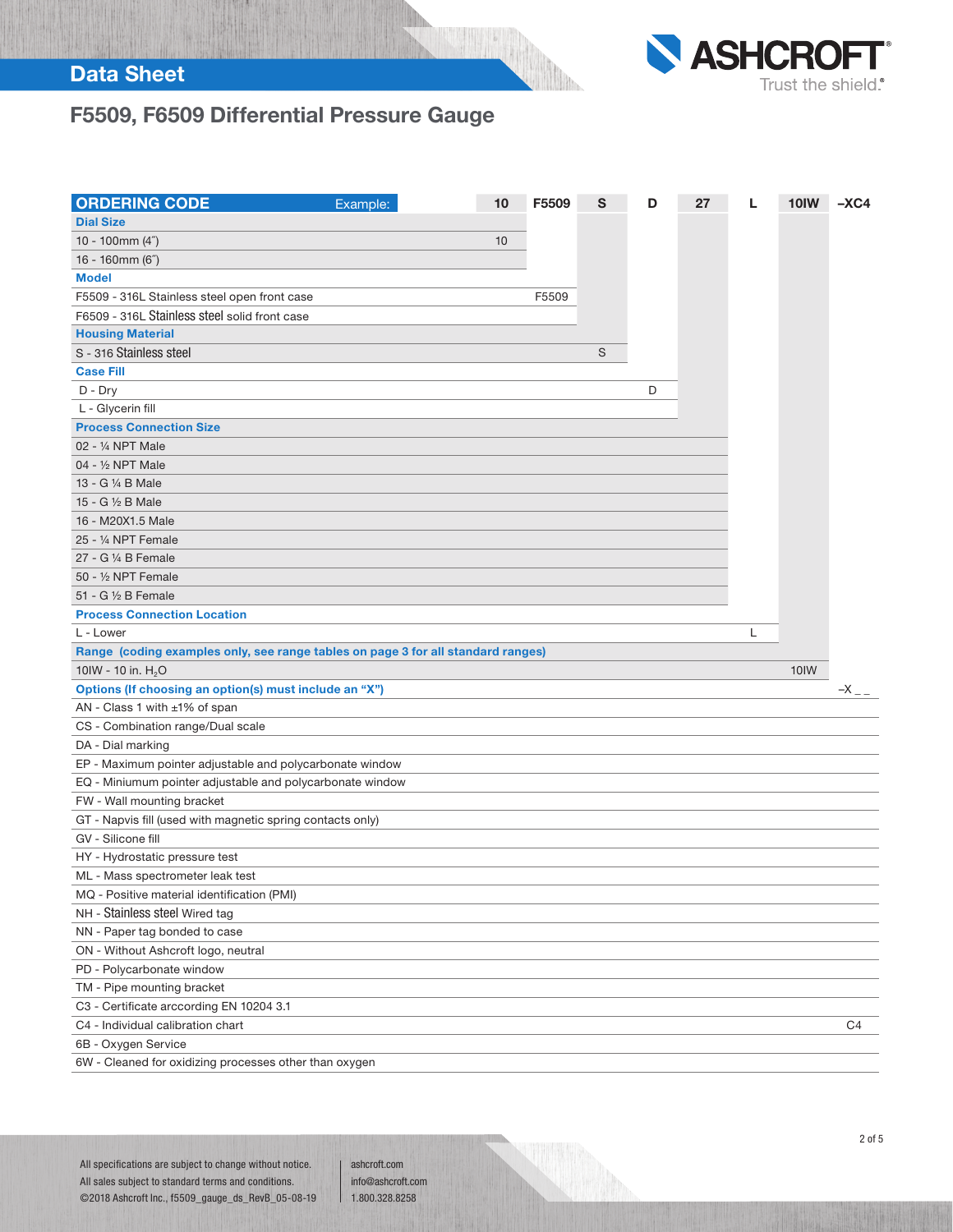## Data Sheet

# F5509, F6509 Differential Pressure Gauge



### STANDARD RANGES

| <b>Single Scale</b> |       |                   |                   |  |  |  |
|---------------------|-------|-------------------|-------------------|--|--|--|
| psid                | mbar  | bar               | <b>IWD</b>        |  |  |  |
| 1#                  | 40MB  | 0.6 <sub>BR</sub> | 10IW              |  |  |  |
| .5#                 | 60MB  | 1BR               | 15IW              |  |  |  |
| 10#                 | 100MB | 1.6BR             | 30IW              |  |  |  |
| 15#                 | 160MB | 2.5 <sub>BR</sub> | 60IW              |  |  |  |
| 30#                 | 250MB | 4 <sub>BR</sub>   | 100 <sub>IW</sub> |  |  |  |
| 60#                 | 400MB | 6BR               | <b>160IW</b>      |  |  |  |
| 100#                |       | 10BR              | 200IW             |  |  |  |
| 160#                |       | 16BR              |                   |  |  |  |
| 200#                |       | 25BR              |                   |  |  |  |
| 300#                |       |                   |                   |  |  |  |
| 400#                |       |                   |                   |  |  |  |

Dual Scale

| mbar  | psi   | bar                | psi    | kPa   | psi   | <b>MPa</b> | psi  |
|-------|-------|--------------------|--------|-------|-------|------------|------|
| 25MB  | 0.36# | 0.6 <sub>BR</sub>  | 8.7#   | 2.5KP | 0.36# | 0.6MP      | 87#  |
| 40MB  | 0.58# | 1BR                | 14.5#  | 4KP   | 0.58# | 1MP        | 145# |
| 60MB  | 0.87# | 1.6 <sub>BR</sub>  | 23#    | 6KP   | 0.87# | 1.6MP      | 232# |
| 100MB | 1.45# | 2.5 <sub>BR</sub>  | 36#    | 10KP  | 1.45# | 2.5MP      | 362# |
| 160MB | 2.3#  | 4BR                | 58#    | 16KP  | 2.3#  |            |      |
| 250MB | 3.6#  | 6BR                | 87#    | 25KP  | 3.6#  |            |      |
| 400MB | 5.8#  | 10BR               | 145#   | 40KP  | 5.8#  |            |      |
|       |       | 16BR               | 232    | 60KP  | 8.7#  |            |      |
|       |       | 25BR               | 362#   | 100KP | 14.5# |            |      |
|       |       | kg/cm <sup>2</sup> | psi    | 160KP | 23#   |            |      |
|       |       | 0.6KSC             | 8.53#  | 250KP | 36#   |            |      |
|       |       | 1KSC               | 14.22# | 400KP | 58#   |            |      |
|       |       | 1.6KSC             | 22.76# |       |       |            |      |
|       |       | 2.5KSC             | 35.56# |       |       |            |      |
|       |       | 4KSC               | 56.89# |       |       |            |      |

All specifications are subject to change without notice. All sales subject to standard terms and conditions. ©2018 Ashcroft Inc., f5509\_gauge\_ds\_RevB\_05-08-19 ashcroft.com info@ashcroft.com 1.800.328.8258

6KSC 85.34# 10KSC 142.2# 16KSC 277.6# 25KSC 355.6#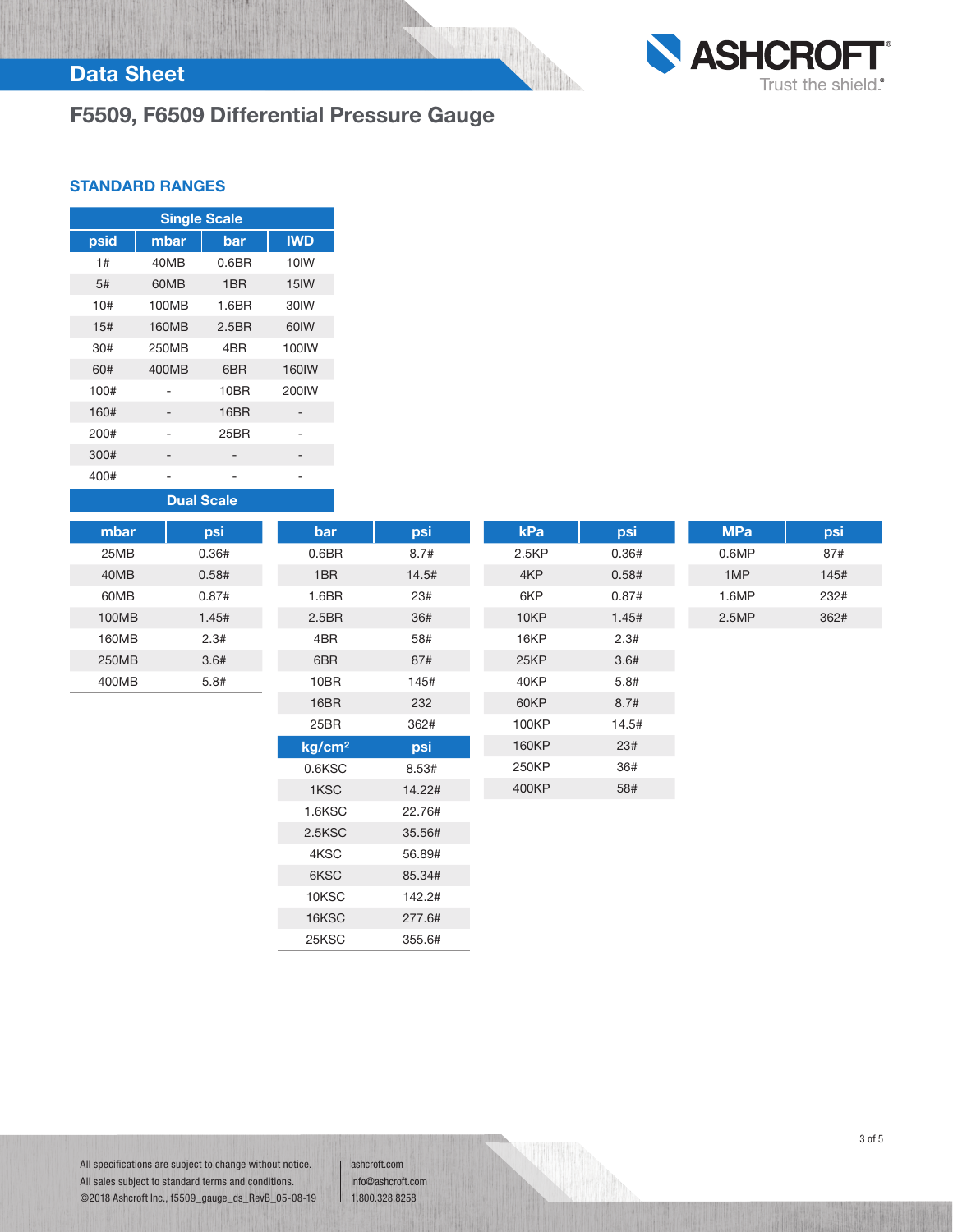## F5509, F6509 Differential Pressure Gauge

## **DIMENSIONS** in [] are inches

For reference only, consult Ashcroft for specific dimensional drawings

| <b>Dial Size</b><br><b>Millimeters</b> | ØA     | $B^*$  | C      | D      | Е      | ß      | F <sub>1</sub> |
|----------------------------------------|--------|--------|--------|--------|--------|--------|----------------|
| 100                                    | 101    | 86     | 51     | 99     | 18.5   | 145    | 144            |
|                                        | [3.98] | [3.39] | [2.01] | [3.90] | [0.73] | [5.71] | [5.67]         |
| 160                                    | 161    | 120    | 50     | 100    | 17     | 175    | 174            |
|                                        | [6.34] | [4.72] | [1.96] | [3.94] | [0.67] | [6.89] | [6.85]         |

\*With optional integrated contacts. Consult Inside Sales.

## Open front case for 1 psi - 4 psi (25 - 250 mbar)



| <b>Weight</b> |                                        |                          |                             |  |  |  |
|---------------|----------------------------------------|--------------------------|-----------------------------|--|--|--|
|               | <b>Dial Size</b><br><b>Millimeters</b> | <b>Dry</b><br><b>lbs</b> | <b>Liquid Filled</b><br>lbs |  |  |  |
| 100           | $\leq$ 4 psi:                          | 20                       | 21                          |  |  |  |
|               | $\geq 6$ psi:                          | g                        | 10                          |  |  |  |
| 160           | $\leq$ 4 psi:                          | 21                       | 22                          |  |  |  |
|               | $\geq 6$ psi:                          |                          | 10                          |  |  |  |

**ASHCRO** 

Trust the shield.<sup>®</sup>

| <b>THREADS</b>                   | <b>CODE</b> | X      | <b>SW</b> |
|----------------------------------|-------------|--------|-----------|
| 1/4 NPT Male                     | 02          | 30     | 19        |
|                                  |             | [1.18] | [0.75]    |
| $\frac{1}{2}$ NPT Male           | 04          | 37     | 22        |
|                                  |             | [1.46] | [0.87]    |
| $G\$ 4B Male; DIN EN 837         | 13          | 25     | 19        |
|                                  |             | [0.98] | [0.75]    |
| $G \nleq B$ Male; DIN EN 837     | 15          | 37     | 22        |
|                                  |             | [1.46] | [0.87]    |
| 1/4 NPT Female                   | 25          | 20     | 19        |
|                                  |             | [0.79] | [0.75]    |
| 1/4 NPT Female                   | 50          | 26     | 27        |
|                                  |             | [1.02] | [1.06]    |
| $G \nmid Z$ B Female: DIN EN 837 | 51          | 26     | 27        |
|                                  |             | [1.02] | [1.06]    |

#### Open front case for 6 psi - 362 psi (0,4 - 25 bar)



All specifications are subject to change without notice. All sales subject to standard terms and conditions. ©2018 Ashcroft Inc., f5509\_gauge\_ds\_RevB\_05-08-19 ashcroft.com info@ashcroft.com 1.800.328.8258